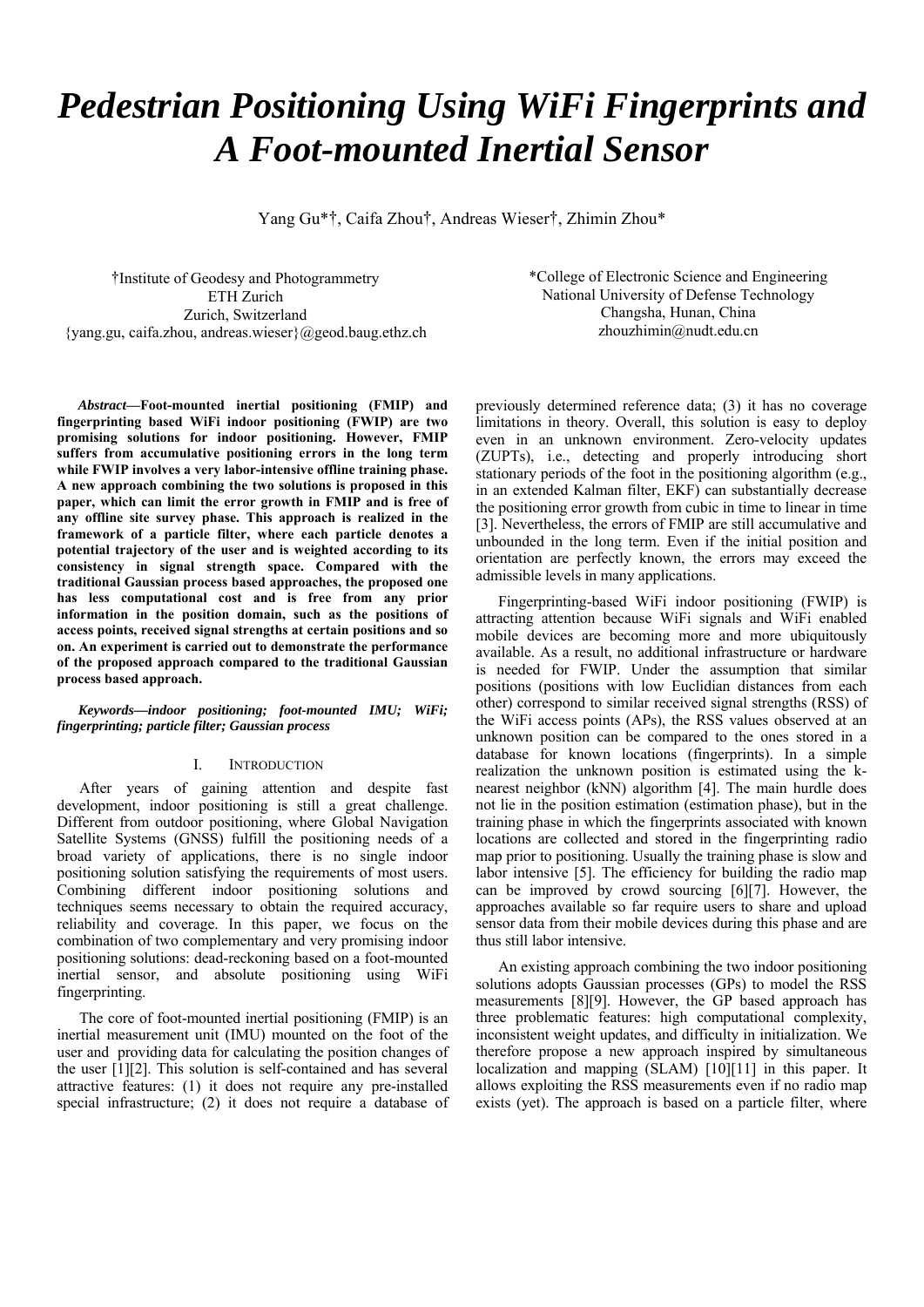each particle represents a potential trajectory of the user. The particles are weighted according to their consistency in the RSS space, i.e. by assessing the similarity of the respective IMU-based and fingerprinting-based position. As opposed to the existing approach based on GP we predict the position using RSS values rather than predicting the RSS values using positions. We consider this more appropriate because the errors of the RSS measurements are virtually independent of time while the ones of the IMU-based positions grow quickly with time. Indeed we will show that the proposed approach achieves better performance than the GP-based approach, and has further advantages.

 The structure of this paper is as follows. The particle filter used in our approach is different from a standard particle filter. Its fundamentals are introduced in Section II. In Section III, the GP-based approach and its disadvantages are discussed, and the proposed weight update strategy is described. The application is demonstrated in Section IV analyzing data from an indoor/outdoor experiment.

#### II. FUNDAMENTALS OF PARTICLE FILTER

Particle filters are widely used for non-Gaussian and nonlinear filtering [12]. Fundamentals of particle filtering can be found in e.g., [13] and [14]. In our application we assume that there is no radio map. So, a single RSS observation cannot be used to update weights of particles representing positions, because the likelihood of the RSS observation cannot be calculated. Therefore, some adaptations are made to the particle filter. They are inspired by the SLAM technique, in particular by loop-closure [10].

#### *A. Structure of particles*

In many particle filter based positioning approaches, see e.g. [15], each particle represents a candidate of the state vector representing the position and heading of the user at a particular time. We will only consider two-dimensional positions herein and subsequently use  $pos = \{x, y\}$  to denote a position, and  $\theta$ to denote the heading. As the idea of loop-closure is applied in our implementation, the history of the state vector is needed as well. Therefore, the particles are extended to represent not only the latest position but also the history of positions. Each particle thus denotes a potential trajectory of the user. Fig. 1 shows the chosen structure of the particles assuming that the history taken into account extends *k* epochs back in time from the current one, and that the ensemble comprises *N* particles. For all expressions relating to particles herein, e.g.,  $pos_j^i$ , the superscript denotes the particle index and the subscript denotes the time index.

At each time represented within the particles, the user is at a certain, possibly different, location, and the RSS values observed at that time are stored in a list (also indicated in Fig. 1). As these observations are given, they are not part of the particles but kept in a separate list.

#### *B. Particle propagation*

In our implementation, we assume that FMIP including ZUPTs is available as an encapsulated solution such that the



Fig. 1 The structure of the particles, and the observation list. Each particle represents a potential trajectory of the user at k+1 times.

foot-mounted sensor or the computer processing its data outputs a new estimate of position or position increment each time a step is detected by the sensor. Since such algorithms have been published previously, e.g. [2], we will not further elaborate on FMIP here. Instead we assume that the particles are updated with each detected step, and that this update is based on the position increments derived from the FMIP output parameterized as estimated step length Δ*L* and heading Δ<sup>θ</sup> .

The process of particle propagation is visualized in Fig. 2 which shows three instances with three particles, assuming the initial position and heading are known beforehand (blue triangle and arrow). The  $i<sup>th</sup>$  particle is propagated from time 0 to time 1 by appending a candidate position  $pos<sub>i</sub><sup>i</sup>$  to the initial position  $pos_0$ :

$$
pos_1^i = pos_0 + (\Delta L_1 + \delta L_1^i) \cdot \begin{pmatrix} \cos \theta_1^i \\ \sin \theta_1^i \end{pmatrix}
$$
 (1)

where

$$
\theta_1^i = \theta_0 + \Delta \theta_1 + \delta \theta_1^i \tag{2}
$$

 $\Delta L_1$  and  $\Delta \theta_1$  are the measurements output by the FMIP system (or directly derived therefrom).  $\delta L_1^i$  and  $\delta \theta_1^i$  are obtained using a random number generator and represent possible corrections for the FMIP measurement noise. These are the contributions creating different particles starting from the same initial position, orientation and measurements, see Fig. 2a. The candidate noise corrections are drawn from the (assumed or known) probability distributions of the FMIP system's step length noise and heading change noise, i.e.,

$$
\delta L_1^i \sim p(\varepsilon_{\Delta L})
$$
 (3)

$$
\delta\theta_{1}^{i} \sim p(\varepsilon_{\Delta\theta})
$$
 (4)

Similarly, the propagation from epoch *k* −1 to *k* consists in appending a candidate position  $pos_k^i$  to the positions  $pos_0, ..., pos_{k-1}^i$ , where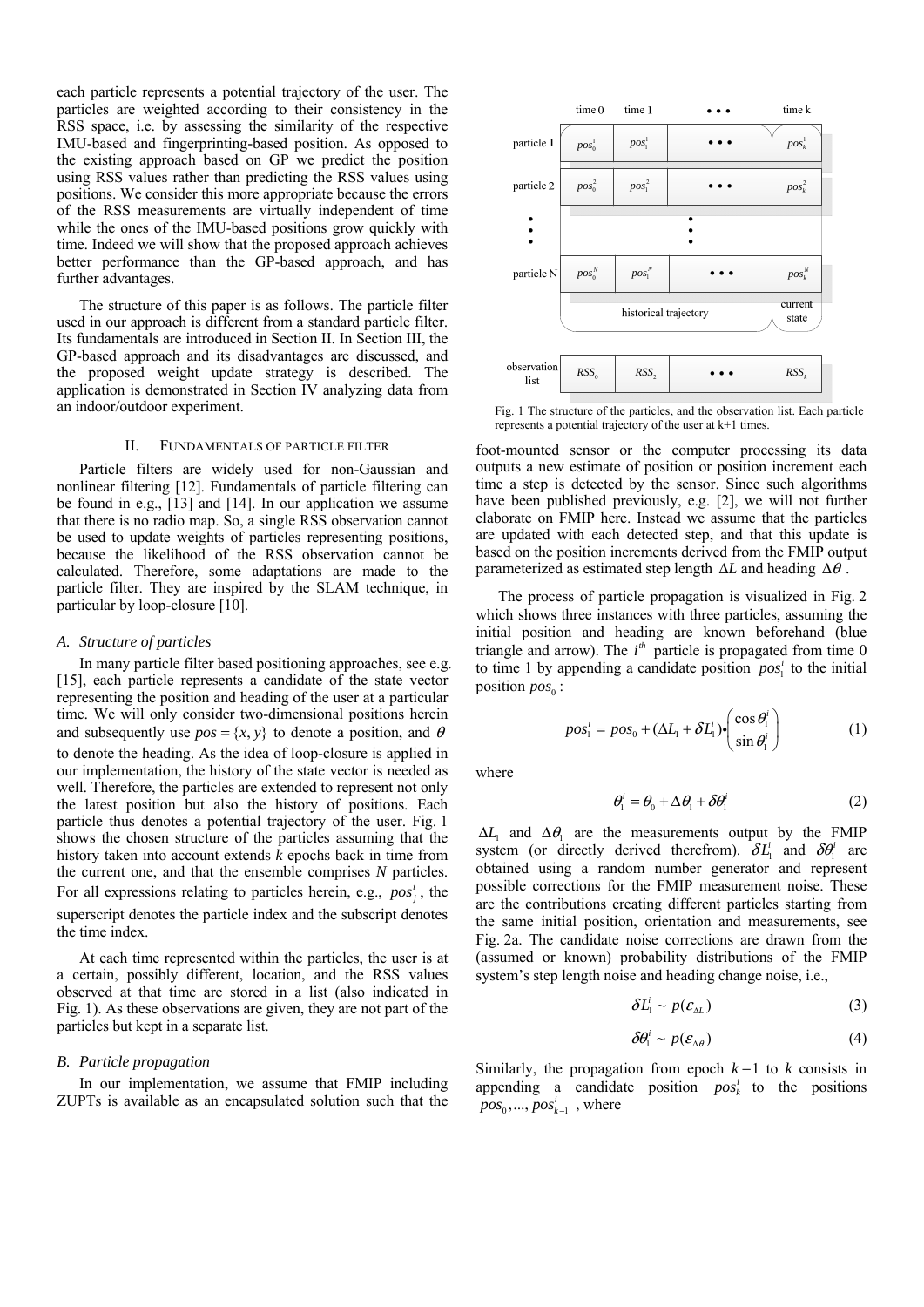$$
pos_k^i = pos_{k-1}^i + (\Delta L_k + \delta L_k^i) \cdot \begin{pmatrix} \cos \theta_k^i \\ \sin \theta_k^i \end{pmatrix}
$$
 (5)

and

$$
\theta_k^i = \theta_{k-1}^i + \Delta \theta_k + \delta \theta_k^i \tag{6}
$$

This means that we have an ensemble of *N* particles, each of which represents a potential trajectory of the user from time 0 to time *k*, where each of these particles can then be written as



(c)

Fig. 2 Three potential trajectories (three particles) at time epoch t=1 (a),  $t=2$  (b), and  $t=k$  (c).

$$
P_k^i = [pos_0, pos_1^i, pos_2^i, ..., pos_k^i]
$$
 (7)

in agreement with Fig. 1. Three such particles are visualized in Fig. 2 for epochs 1, 2 and *k*.

### *C. Observation approximation*

We have chosen to update the particles and thus obtain a new position estimate each time the FMIP sensor detects a step (*step-wise update*). Since the FMIP sensor may be a black-box sensor operated independently from the WiFi signal strength sensors, and since step duration may vary while RSS measurements may take place at regular time intervals, the RSS observations will usually not be synchronized with particle update, see Fig. 3.

There are several possibilities how to synchronize the measurements computationally. In order to allow real-time processing without waiting for future measurements, extrapolation of the RSS values based on regression or prediction based on time series analysis would be viable options. For simplicity, we just chose the most recent RSS reading before the step here, and assume that the time interval and position change between this RSS measurement and the step is negligible. If, for a particular access point or for all of them, no RSS observation is obtained between the previous step and the current one, the corresponding value(s) are indicated as not available in the list of RSS observations.



Fig. 3 Alignment of the observed RSS and the position data. In our implementation RSS measurements come from the sensors of a WiFi enabled smart phone and the time is not synchronized with the steps. The step-wise position data comes from the foot module. The RSS observation made closest to the time of the current step is considered as current observation (in the ellipse).

#### III. WEIGHT UPDATE STRATEGIES

Within a particle filter, each particle is associated with a weight. Particles with a high weight are more likely to represent the true values than particles with a low weight. In a standard particle filter, the weights are calculated from the likelihood of the observations actually available.

In the GP based approaches, GP regression is carried out to predict the distribution of the RSS in the current location by taking the RSS observations of nearby positions as training samples. Then the weight of each particle can be calculated from the likelihood of the RSS observations derived from the distribution predicted using the coordinates within the particle.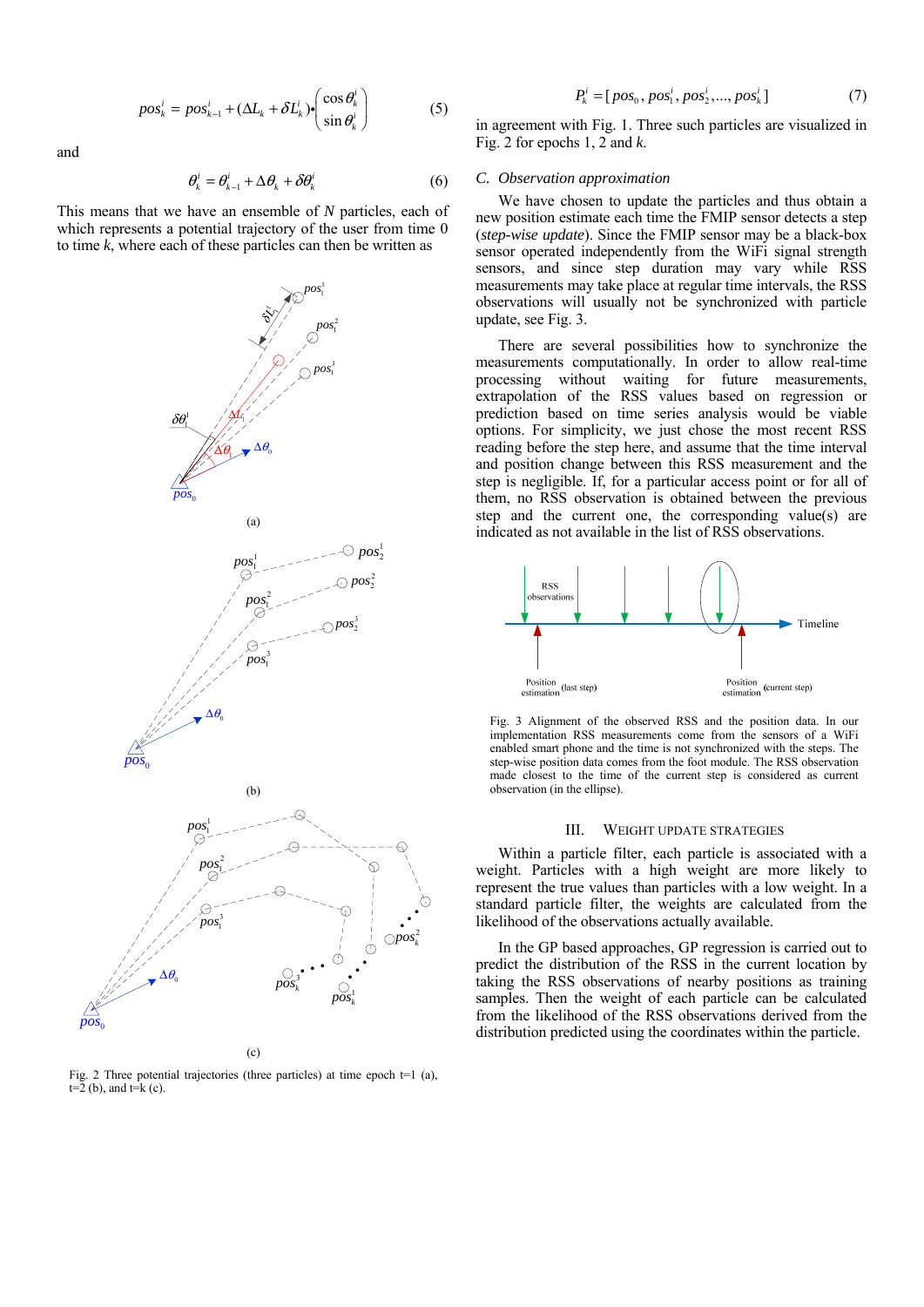# *A. Traditional GP based weight update strategy*

A GP can estimate distributions over functions based on training data [16]. It is suitable for modeling signal strength measurements. The advantages are as follows:

- With several training samples, a GP can predict the RSS at arbitrary positions.
- It provides a predictive distribution which is suitable for assessing the quality of the predicted RSS values and for calculating the likelihood of the RSS measurements.
- A GP can cope well with nonlinearity, which is beneficial for RSS-based indoor positioning because the relation between RSS and positions is highly nonlinear due to the complexity of indoor environment.

It is usually assumed that the RSS of different APs are independent and thus GPs for the RSS of each AP can be estimated separately. Details for GP regression have already been described by other authors such as [16] and [17], so they are skipped here. We only use a numeric example of GP regression (see Fig. 4) to highlight some key aspects.

In this example, raw signal strength measurements of one AP are acquired at individual locations (Fig. 4a) by a user walking around a certain area. The positions and RSS values are provided by the foot-mounted IMU module and by the mobile device described in sec. IV, respectively. The synchronization is carried out like depicted in Fig. 3. As the total walking time is short in this case, the position errors are considered insignificant. With a GP, the Gaussian predictive distribution of signal strength at arbitrary positions in the area can be derived. The predicted mean and variance are shown in Figs. 4(b) and 4(c), respectively. Not surprisingly, the areas with few samples, primarily near the borders of the covered area, have larger variance. When applying this concept to particle filters and positioning, the predictive distribution is not needed at each position in the area but only at the current particle's position.

#### *B. Limitations of the GP based approaches*

Although GPs are suitable for modeling signal strength measurements, the existing GP based approaches have three limitations.

- The computational cost is too large. At each filtering epoch, the number of GPs to be trained is the number of particles multiplied by the number of APs (as above, the RSS of different APs are assumed independent). The number of training samples for each of these GPs comprises all nearby positions and the related RSS values. It increases with time. If the user walks around in a small area, the newly collected samples are all "nearby" training samples and the number of training samples grows even faster.
- GPs are by default zero mean processes. So they can only be used here with a proper estimation of the mean values of the RSS, which are non-zero. There are mainly three mean offset models: (1) constant mean (can lead to incorrect predictions at areas with few



Fig. 4 (a) Raw signal strength measurements for one AP; (b) predicted mean and (c) variance for the entire area obtained from the trained GP.

training samples); (2) model of signal strength decreasing linearly with distance from the AP [9]:

$$
mean = k ||p - p_{AP}|| + d \tag{8}
$$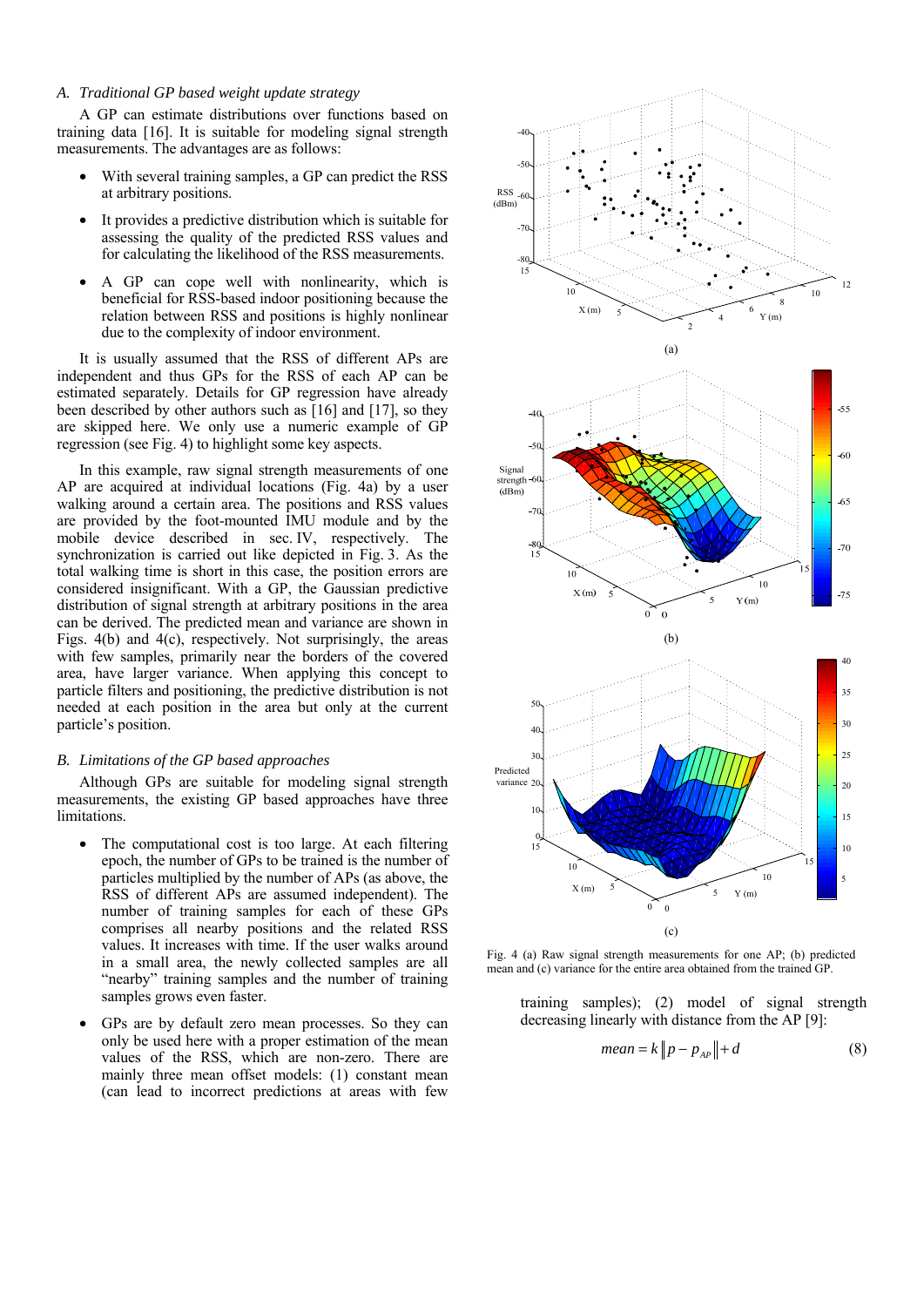where  $k$  is propagation slope,  $d$  is the signal strength at the AP,  $p$  is the current position and  $p_{AP}$  is the AP's position; (3) the log-distance model [8]:

$$
mean = s - q ||p - p_{AP}|| \tag{9}
$$

where *s* is the signal strength measured at 1 m from the AP,  $q$  is the attenuation factor,  $p$  and  $p_{AP}$  are as above. Both the second and the third model need additional information such as the positions of all APs and some signal strength measurements at certain positions with known distances from the APs. Implementing this is very labor-intensive, especially when the number of APs is large, and the models may not be sufficient approximations to the true situation in complex indoor environment.

The weight update of the particles is inconsistent. Fig. 5, shows a constructed example with three particles, each denoting a possible trajectory. The trajectories differ because of the uncertainties due to inertial drifts. The markers denote positions (according to the particles) at which RSS measurements are available. All positions with RSS measurements within a certain predefined radius (see circles in Fig. 5) are considered training samples of the GP for the RSS at the center of the circle. All other positions are excluded because they are too far away from the current position. The reason for excluding samples outside a certain radius is to lower computational cost for online GP applications, see [18], which is also known as sparse approximation of full GP. In this particular example, the number of training samples for the three particles are 1, 2 and 0, respectively. Therefore, the likelihood calculated from the GPs is not consistent for the three particles. This can



Fig. 5 Simple example to show that different particles have different numbers of training samples and thus likelihoods calculated therefrom are not directly comparable. There are three particles, each particle denotes a possible trajectory. The markers denote positions are which RSS measurements are available. If a position with RSS measurement is within a circle, it is considered one of the training samples of the GP, otherwise it is excluded from GP training.

be partially mitigated by keeping particles with low likelihood [19], however, this introduces the problem of falsely keeping wrong particles.

#### *C. RSS distance based weight update*

As mentioned above, we aim at an algorithm that does not require a radio map and thus we cannot calculate the likelihood of the RSS observations because we do not have expected RSS values to which the actual measurements could be compared. However, with the general assumption that similar RSS values correspond to similar positions, we can calculate weights of the particles by comparing the current RSS values to those obtained at earlier times and stored in the observation list. This is similar to the idea of loop-closure, where correlations between observations can be used to calibrate the estimated positions. This idea also yields an algorithm which is computationally less demanding than the GP-based approach. Finally, the new approach only requires searching nearby RSS values in the RSS space, thus avoiding the search for nearby positions in the coordinate space affected by errors of position estimation which grow rapidly with time.

In the new approach, the weights of the particles are updated according to the consistency in the RSS space. A similarity metric is required for finding similar RSS observations and subsequently assessing consistency. We accomplish this using a normalized Euclidean distance for two RSS vectors  $RSS<sub>A</sub>$  and  $RSS<sub>B</sub>$ , where:

$$
RSS_A = [RSS_A^{(1)}, RSS_A^{(2)}, RSS_A^{(3)}, ..., RSS_A^{(N)}]
$$
  
\n
$$
RSS_B = [RSS_B^{(1)}, RSS_B^{(2)}, RSS_B^{(3)}, ..., RSS_B^{(N)}]
$$
\n(10)

The superscripts in the vectors denote the AP to which the respective signal strength refers. Some special precautions are needed if  $RSS<sub>A</sub>$  and  $RSS<sub>B</sub>$  contain RSS values from different APs, for example, if the signal strength of a certain AP is available in  $RSS<sub>A</sub>$  but not in  $RSS<sub>B</sub>$ . Within this paper we have chosen to set such missing RSS values to -110 dBm assuming that the respective signal is just buried within noise and the actual signal strength is very low. (This is a workaround and will further be investigated in the future.)

The normalized Euclidean distance between two RSS vectors of dimension *N* is then defined as follows:

$$
dis(RSS_A, RSS_B) = \sqrt{\frac{\sum_{j=1}^{N} (RSS_A^{(j)} - RSS_B^{(j)})^2}{N}}
$$
(11)

Fig. 6 shows the distance comparisons in signal space and coordinate space for an experiment where a certain closed path was walked three times. The horizontal axis denotes the epoch index of the collected RSS samples, and the vertical axes denote the normalized Euclidean distance in RSS space (left axis, blue dashed line) and the Euclidean distance in coordinate space (right axis, red line). All the distances are distances from the fiftieth sample. The markers (samples 153 and 265) denote observations made at almost the same place as the fiftieth sample. Both, coordinates and RSS values do not reach exactly the same values again when this place is revisited. However,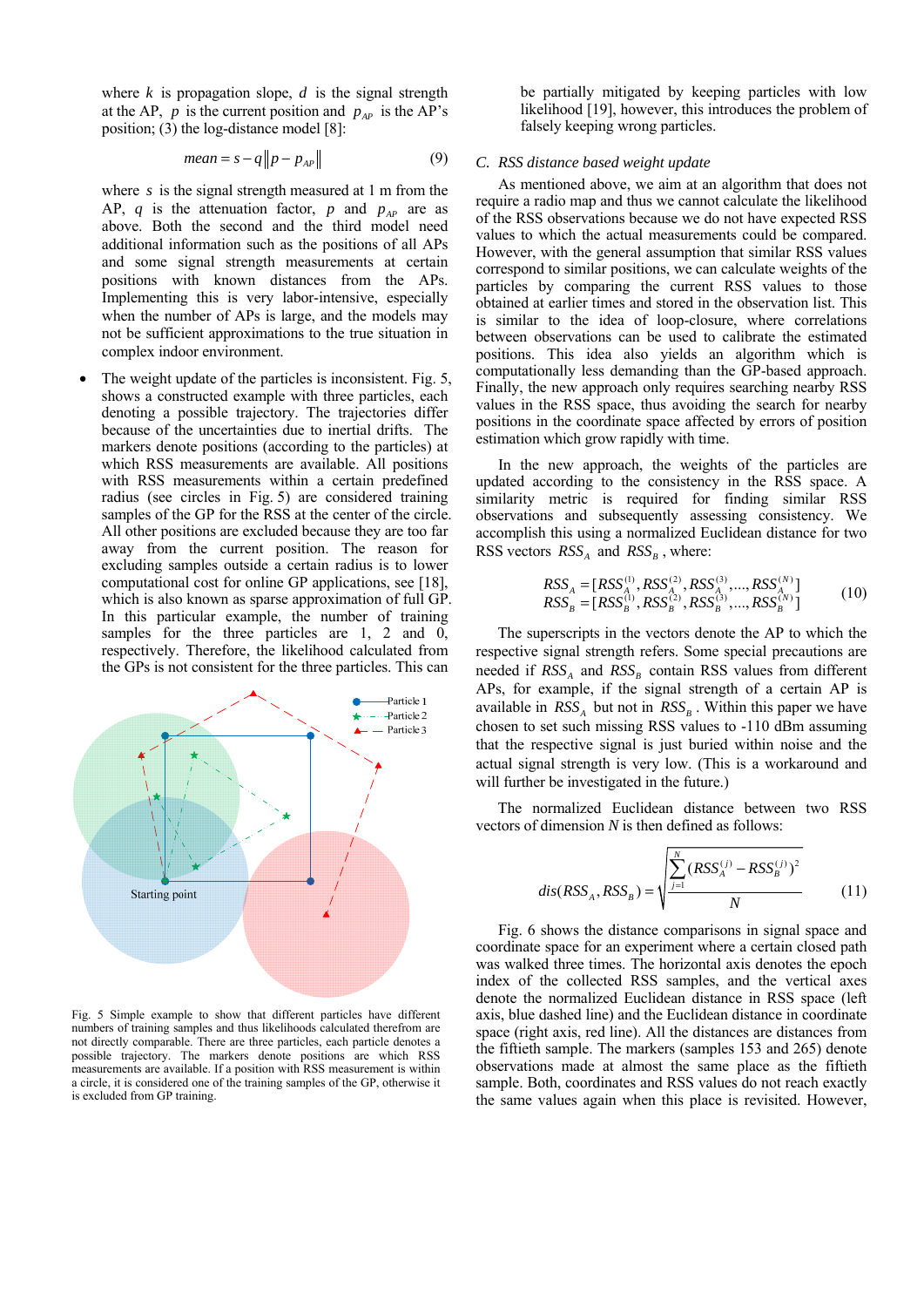the drift in position is much larger, and the local minimum distance does not correspond to the actual revisiting of the site showing the impact of accumulative error growth of the IMU-based positions output by the FMIP system.



Fig. 6 Distances w.r.t. 50<sup>th</sup> sample in RSS space (blue) and coordinate space (red) during a repeated closed-loop walk; markers denoting observations made at approximately the same place as the  $50<sup>th</sup>$  sample.

 After finding similar RSS values in the RSS space, we can use the spatial correlations of the RSS to check the estimated positions. Fig. 7 shows the relation between the distances in the two spaces for three different real world data sets: one was acquired outdoors around a building (Fig 7, top), one in the corridors of a building (Fig. 7, center) and the third one (Fig. 7, bottom) in different rooms within in the building. Each data set was acquired during a walk with total walking time less than 5 minutes, such that the position estimation errors are assumed insignificant. While we cannot establish a functional relation between the distances, the figures do suggest that thresholds can be defined in the two domains such that the distance in coordinate space is normally under  $d_{\textit{posthres}}$  (10 m, in our case) if the normalized distance in RSS space is below  $d_{\textit{RSSthres}}$  (8 dB,



Fig. 7 Three samples sets of the distance in RSS space and in coordinate space. See text for discussion.

in our case). We use this information to form a constrained particle filter where positions with similar RSS (i.e. distance in RSS space below the threshold) can be used to constrain the current position estimation.

The weight update process based on similar RSS observations has three steps:

*1) Finding similar RSS.* Iterate over the observation list to find the RSS vectors whose normalized distance from the current RSS vector is less than  $d_{\textit{RSSthres}}$ . Normally, we do not want to include the observations that are near in time or have been collected without walking in between, because they are not helpful for the loop-closure process. In our implementation, we only compare RSS values whose time difference is larger than 10 seconds and where the accumulated walking distance between them is larger than 20 meters. Again, these numbers are first choices which worked well for the examples herein but will be further investigated in the future.

We assume that there are *m* RSS in the list satisfying the condition, namely  $RSS_{n1}$ ,  $RSS_{n2}$ , ...,  $RSS_{nm}$ . The distances in RSS space are  $d_{RSS,n1}$ ,  $d_{RSS2,n2}$ , ...  $d_{RSS,nm}$  and the corresponding positions for the  $i^{th}$  particle are  $pos_{n1}^i, pos_{n2}^i, ..., pos_{nm}^i$ .

*2) Estimating the current position by fingerprinting.* Use the weighted kNN algorithm to calculate a fingerprinting estimate of the current position as:

$$
pos_{kNN}^i = \sum_{k=1}^m \frac{1}{d_{RSS,nk}} \frac{1}{NF} pos_{nk}^i
$$
 (12)

where *NF* is the normalized factor:

$$
NF = \sum_{k=1}^{m} \frac{1}{d_{RSS,nk}}
$$
 (13)

*3) Update weight.* If the distance between the estimated position  $pos_{kNN}^i$  and the particle's current position  $pos_k^i$  is larger than the threshold  $d_{\text{possies}}$  then this particle is considered "impossible". However, to be more robust, the weight is set to be one percent of the original weight. Otherwise, the weigth of the particles is kept the same as in the previous epoch.

A simple example is given here to show the weight update process for the  $i<sup>th</sup>$  particle in our approach (Fig. 8). The two orange dots denote the positions which are similar in signal space found in step 1. The red dot denotes the estimated



Fig. 8 A simple example of weight update process for the  $i<sup>th</sup>$  particle.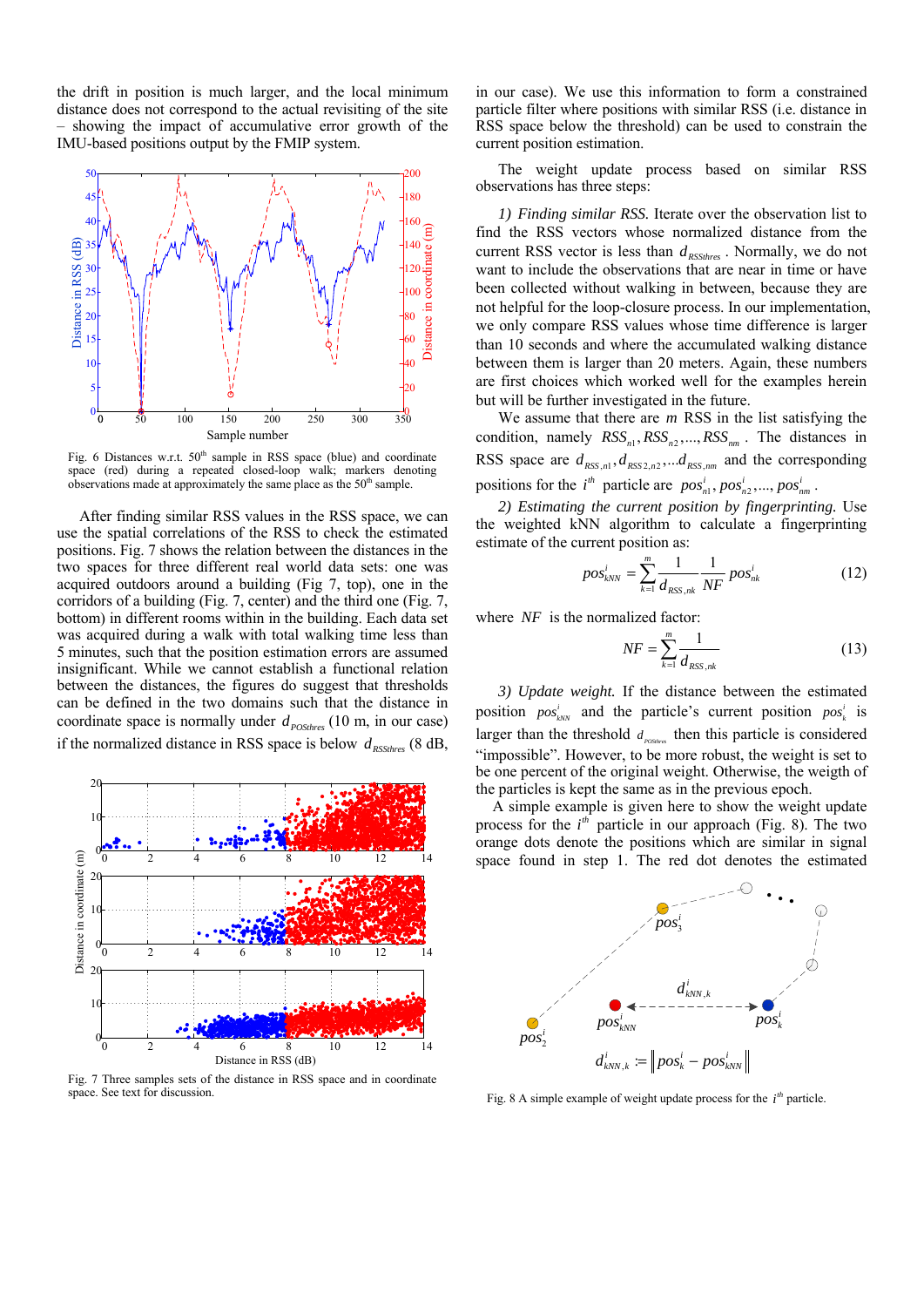position through the weighted kNN algorithm at step 2. The blue dot denotes the current end position of the particle.  $d_{kNN,k}^{i}$ is the distance between the two positions in coordinate space.

#### IV. EXPERIMENT

#### *A. Experimental Setup*

We have carried out real measurements to demonstrate the algorithm. Fig. 9 shows a scene during data acquisition. The inertial sensor is mounted on the foot of the user. The sensor is a multiple inertial measurement units (MIMU) platform with an embedded single-chip microcomputer [20]. The collected inertial data are processed in real-time in the foot module and the calculated positions are transmitted to the hand held Nexus 6P smart phone through Bluetooth Low Energy (BLE). The position estimation from the foot module is available stepwisely.

To obtain reference coordinates, a local coordinate frame was established using 15 prisms permanently mounted on the ceiling of the rooms. A total station Leica MS50 was utilized to measure the coordinates within this frame.

The hand held target is a frame (3-D printed) supporting the smart phone and a 360° mini-prism tracked by the total station. During the experiment the position of the cell phone is measured and tracked with the total station by the prism with high accuracy (a few mm) and update rate (about  $1/0.07$  s). The tracking process is controlled by a laptop running MATLAB. The position data collected by the total station are considered as ground truth within this experiment. A custom made app on the smartphone was used to collect RSS together with SSID and MAC of the available access points. These measurements were collected and stored by the application together with the readings from the foot-mounted module. The datasets collected by the Nexus 6P and the laptop were afterwards merged and synchronized manually in post-processing.



Fig. 9 The experimental scene.

## *B. Results*

 As shown in Fig. 10, the total station (blue triangle) is placed at the corner of two perpendicular corridors, which can cover the areas in the black ellipse. The blue dot denotes the starting position of the user. As the black arrows show, the walking trajectories include walking outside and inside of the building. The user has walked the same trajectory for three iterations.

From the trajectories in Fig. 11, it is apparent that the new approach and the GP based approach have smaller positioning errors than the raw trajectory directly derived from the foot module. This shows the benefit of supporting the FMIP by signal strength measurements. The total walking length is about 1855 meters and the total time duration is about 24 minutes.



Fig. 10 The settings inside the building. The total station (blue triangle) is placed at the corner of two perpendicular corridors, which can cover the areas in the black ellipses. The blue dot denotes the starting position of the user. As the black arrows show, the walking trajectories include walking outside and inside of the building.



Fig. 11 Comparisons of the raw trajectory, GP based approach and our approach.

The user has re-visited the total station covered area twice. Therefore ground truth provided by the total station is available for the corresponding two parts of the walks and positioning errors can be calculated for these parts. Fig. 12 shows the errors for the first and second visits respectively. We can see that both the GP based approach and our approach improve the positioning accuracy. However, at the second re-visit, the error of the GP based approach becomes larger. The reasons may be two folds: wrong estimation of mean value of GP (positions of each AP is not known); and inconsistent weight update as mentioned before. Table I reports the mean errors from the two re-visits and further corroborates the results shown in Fig. 12.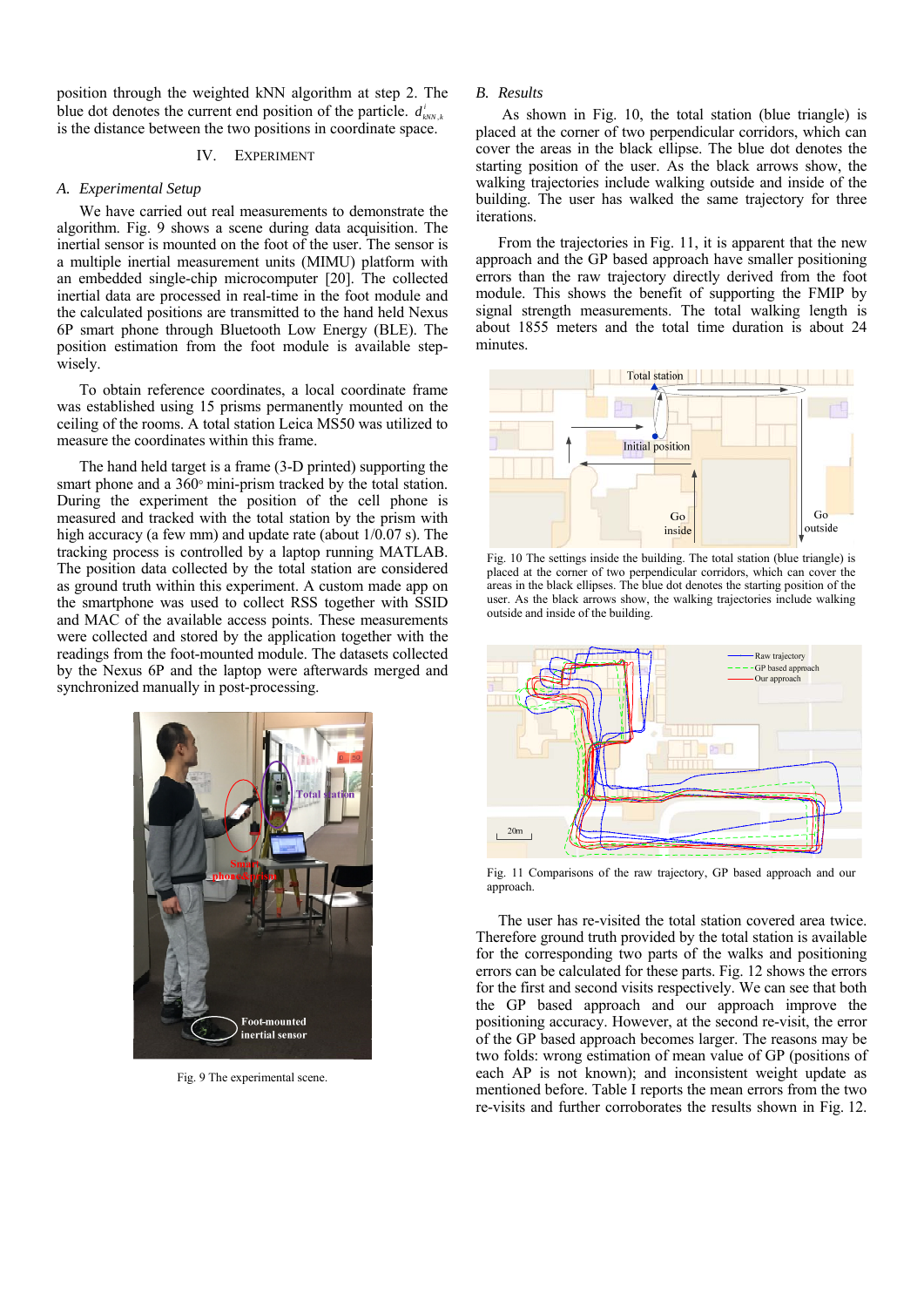

Fig. 12 Positioning error curves at the first re-visit (a) and the second revisit (b) of the area covered by the total station.

Table II shows the processing time for the two approaches comprising the two visits covered by the total station. The two approaches both run on the same computer using MATLAB. The GP based approach consumes much more time than our approach. That is because in the GP based approach, at each filtering epoch, many independent GPs are trained independently and the number of samples in each GP grows larger with time. Noting that in each GP the computational complexity is  $O(N^3)$ , where *N* is the number of samples used for training, it is clear that this approach cannot cope well with kinematic processing and large training sets.

TABLE I. MEAN ERRORS OF TWO RE-VISITS

| Mean               | Trajectory     |                          |                  |
|--------------------|----------------|--------------------------|------------------|
| Error              | Raw trajectory | <b>GP</b> based approach | Our approach     |
| First<br>re-visit  | 19.1m          | 3.4 <sub>m</sub>         | 4.3 <sub>m</sub> |
| Second<br>re-visit | 11.6m          | 6.5m                     | 2.4 <sub>m</sub> |

TABLE II. PROCESSING TIME OF THE TWO APPROACHES

| <b>Processing time</b> | <b>GP</b> based approach | Our approach |
|------------------------|--------------------------|--------------|
| First re-visit         | 1179s                    | 29s          |
| Second re-visit        | 6887s                    | 96s          |

#### V. CONCLUSIONS

A particle filter based indoor positioning approach combining FMIP and FWIP is proposed in this paper. This approach works without any labor-intensive site survey phase, and can greatly suppress positioning error growth (due to inertial drifts of the foot-mounted IMU) with time. Compared with the GP based approaches, the experiment shows our approach can have a better performance in terms of both positioning accuracy and processing time.

Our future work will continue in two ways: (1) the impact of different choices of parameters (e.g., thresholds in determine "similar" RSS) will be investigated; (2) the approach will be extended for not only estimating the positions but also the corresponding radio map.

#### ACKNOWLEDGMENT

The Chinese Scholarship Council has supported Y.G. during his academic visit at ETH and C.Z. during his Ph.D. studies at ETH.

#### **REFERENCES**

- [1] J. O. Nilsson, A. K. Gupta, and P. Handel, "Foot-mounted inertial navigation made easy," in *IPIN 2014 - 2014 International Conference on Indoor Positioning and Indoor Navigation*, 2014, pp. 24–29.
- [2] A. R. Jiménez, F. Seco, J. C. Prieto, and J. Guevara, "Indoor pedestrian navigation using an INS/EKF framework for yaw drift reduction and a foot-mounted IMU," in *2010 7th Workshop on Positioning, Navigation and Communication*, 2010, pp. 135–143.
- [3] E. Foxlin, "Pedestrian tracking with shoe-mounted inertial sensors," *IEEE Comput. Graph. Appl.*, vol. 25, no. 6, pp. 38–46, 2005.
- [4] T. Bagosi and Z. Baruch, "Indoor localization by WiFi," in *2011 IEEE 7th International Conference on Intelligent Computer Communication and Processing*, 2011, pp. 449–452.
- [5] S. He and S. H. G. Chan, "Wi-Fi Fingerprint-Based Indoor Positioning: Recent Advances and Comparisons," *IEEE Commun. Surv. Tutorials*, vol. 18, no. 1, pp. 466–490, 2016.
- [6] J. Park *et al.*, "Growing an Organic Indoor Location System," in *Proceedings of the 8th International Conference on Mobile Systems, Applications, and Services*, 2010, pp. 271–284.
- [7] C. Wu, Z. Yang, Y. Liu, and W. Xi, "WILL: Wireless Indoor Localization without Site Survey," *IEEE Trans. Parallel Distrib. Syst.*, vol. 24, no. 4, pp. 839–848, 2013.
- [8] V. V Kosyanchuk, A. S. Smirnov, and A. A. Panyov, "Navigation system for a wide range of tasks based on IMU aided with heterogeneous additional information," in *2015 International Conference on Indoor Positioning and Indoor Navigation (IPIN)*, 2015, pp. 1–9.